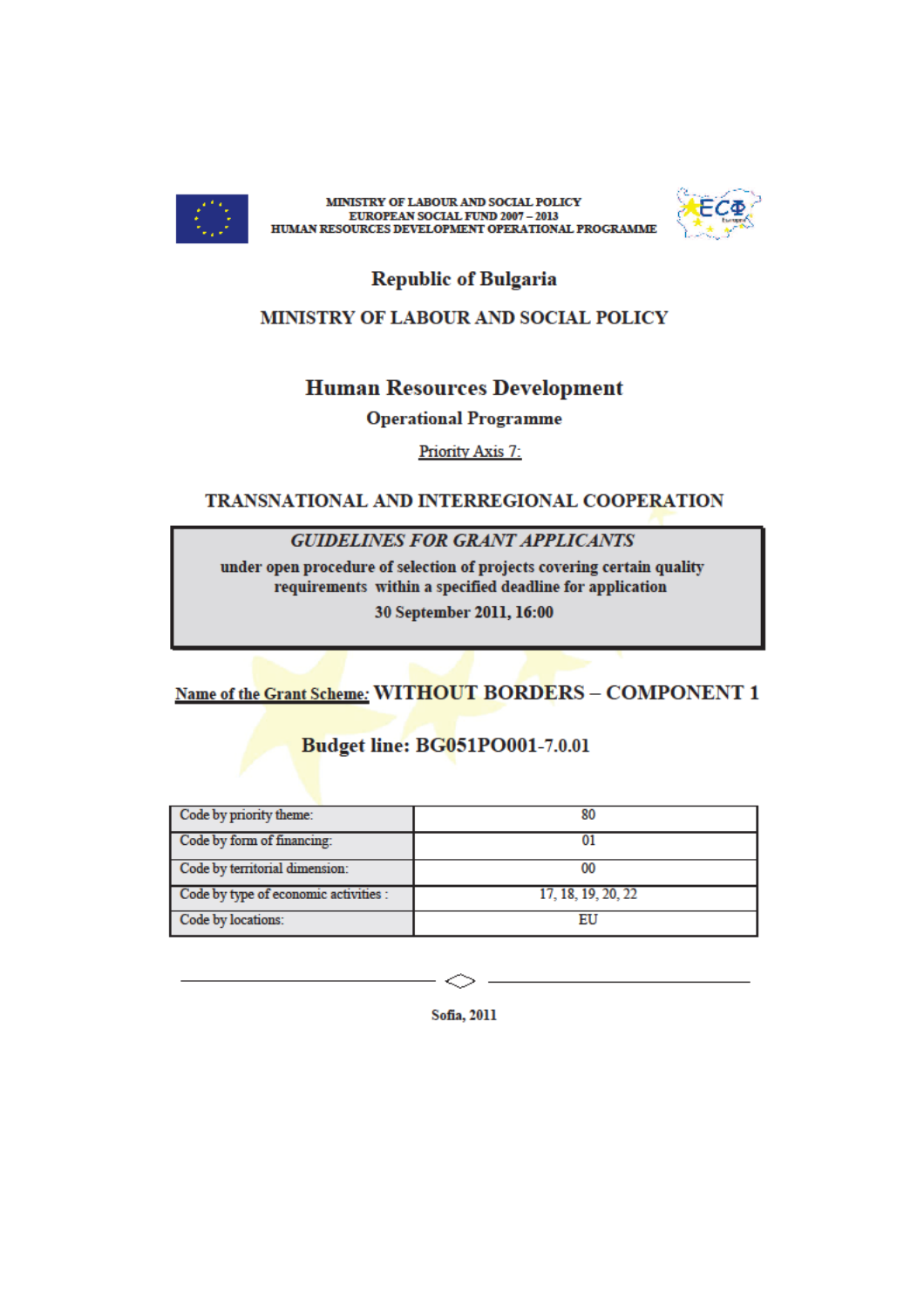| Name                    | Integrated service for entrepreneurs in Bulgaria                                                                       |
|-------------------------|------------------------------------------------------------------------------------------------------------------------|
| Place of performance of | Region:<br>Municipality:<br>Town<br>Village:<br>Country:                                                               |
| the activities          |                                                                                                                        |
|                         | Bulgaria (six centers- one in each planning region), Spain                                                             |
|                         | (Region Valencia)                                                                                                      |
| Duration                | 12 months                                                                                                              |
| Project Goals           | Overall Objective (s):                                                                                                 |
|                         | The overall objective of the project is to implement the Spanish                                                       |
|                         | experience in supporting small and medium entrepreneurs in                                                             |
|                         | Bulgaria, while stimulating the development of new services for                                                        |
|                         | small businesses, improving integration and coordination of                                                            |
|                         | labor market through more effective professional and social                                                            |
|                         | involvement of stakeholders and creating conditions and                                                                |
|                         | opportunities for job employment for the representatives of the                                                        |
|                         | disadvantaged social groups.                                                                                           |
|                         | Specific objective (s):                                                                                                |
|                         | The specific objectives of the project are: to mobilize teams                                                          |
|                         | from six regions in Bulgaria that will create integrated services                                                      |
|                         | for local entrepreneurs and to become cores for stimulation of                                                         |
|                         | the economic initiative in places; to provide opportunities for                                                        |
|                         | small and medium entrepreneurs to receive information,                                                                 |
|                         | consulting<br>training<br>assistance<br>for<br>their<br>and<br>business                                                |
|                         | development and to build a network of support and mutual                                                               |
|                         | assistance among them; to improve employment conditions and                                                            |
|                         | opportunities for persons that are potential victims of                                                                |
|                         | employment discrimination.                                                                                             |
| Main activities         | The main activities of the project include: 1) identifying teams                                                       |
|                         | for implementing the project in 6 centers in the country (one in                                                       |
|                         | each planning region) and an information seminar in Bulgaria to                                                        |
|                         | introduce the teams to the experience of the Spanish partner in                                                        |
|                         | program EQUAL (in particular introduce them to the integrated                                                          |
|                         | service for entrepreneurs), 2) visit of a 10-member Bulgarian                                                          |
|                         | delegation (one representative per team $+3$ experts of the                                                            |
|                         | applicant organization + interpreter) in Spain for direct                                                              |
|                         | observation of how this system works in practice, 3) six-day<br>conferences in place to introduce entrepreneurs to the |
|                         | opportunities of the project, 4) three-day consulting of the                                                           |
|                         | experts of the applicant organization in Bulgaria by their                                                             |
|                         | Spanish colleagues, 5) translation, adaptation and publication of                                                      |
|                         | a handbook for entrepreneurs, 6) three trainings of the collective                                                     |
|                         | group of entrepreneurs and local administrators; 7) concurrent                                                         |
|                         | consultation for entrepreneurs; 8) development of an interactive                                                       |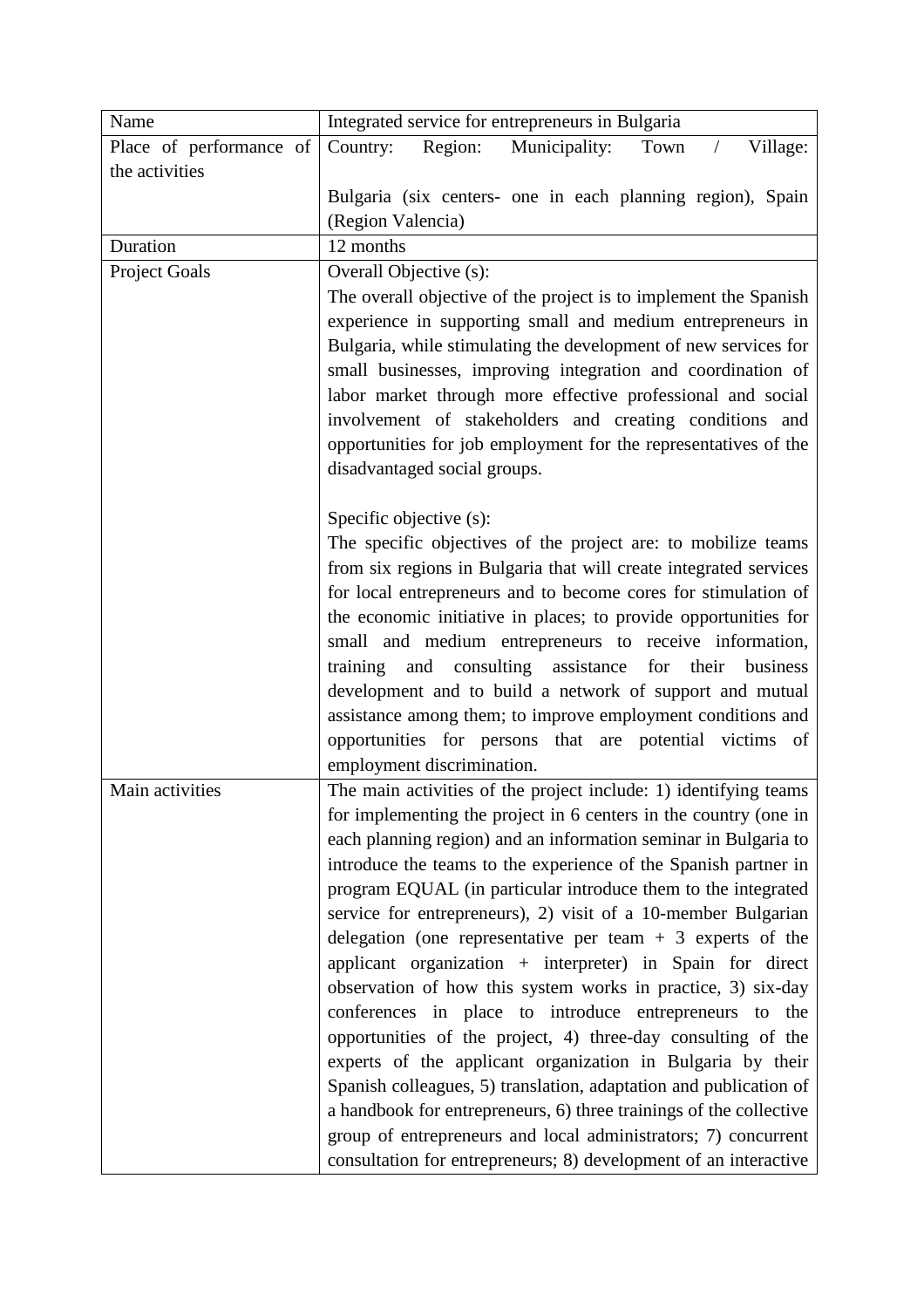|                              | website for the project for internal and external communication    |
|------------------------------|--------------------------------------------------------------------|
|                              | of the members of the target groups; 9) visit of a group of 8      |
|                              | successfully participated in the project Bulgarian entrepreneurs   |
|                              | in Spain and exchange of practices with their Spanish              |
|                              | colleagues (+interpreter + expert); 10) final round table in       |
|                              | Bulgaria for result reporting and lessons learned from the         |
|                              | project.                                                           |
| Description of the target    | The target group consists of the following subgroups: 1)           |
| group                        | representatives of the political leadership of municipalities      |
|                              | (mayors and deputy mayors, councilors and committees),             |
|                              |                                                                    |
|                              | municipal personnel (administrative personnel in municipal         |
|                              | administrations), representatives of local development agencies,   |
|                              | business centers and business incubators, 2) experts and           |
|                              | business, management and organizational development coaches,       |
|                              | 3) entrepreneurs from small and medium businesses, 4) persons      |
|                              | with disabilities seeking employment interested in development     |
|                              | as entrepreneurs or finding temporary or permanent job in firms    |
|                              | of local entrepreneurs.                                            |
| Number of persons in the     | Subgroup 1) - 36+ people, subgroup 2) - 12+ people, subgroup       |
| target group involved in     | $3) - 24 + people$ , subgroup 4) - 24+ people                      |
| the project                  |                                                                    |
| Information and publicity    | The project includes initial and final press conference as well as |
|                              | press conferences regarding the departure or the arrival of the    |
|                              | two Bulgarian groups in Spain, making a banner for the             |
|                              | information and training events of the project, information        |
|                              | boards in each of the six centers and also advertising and office  |
|                              | supplies. Representatives of the Embassy of Spain in Bulgaria      |
|                              | are going to participate in all public appearances and press       |
|                              | conferences.                                                       |
| Total cost of the project    | 199 085.20 levs                                                    |
| Amount of the requested      | 199 085.20 levs                                                    |
| grant                        |                                                                    |
| % of the requested grant     | 100 %                                                              |
| out of the total cost of the |                                                                    |
| project                      |                                                                    |
| Amount of the funds spent    | 127 705.36 levs                                                    |
| by the applicant             |                                                                    |
| Amount of the funds spent    | 71 379.84 levs                                                     |
| by the partner $/ s$ (where  |                                                                    |
| applicable)                  |                                                                    |
|                              |                                                                    |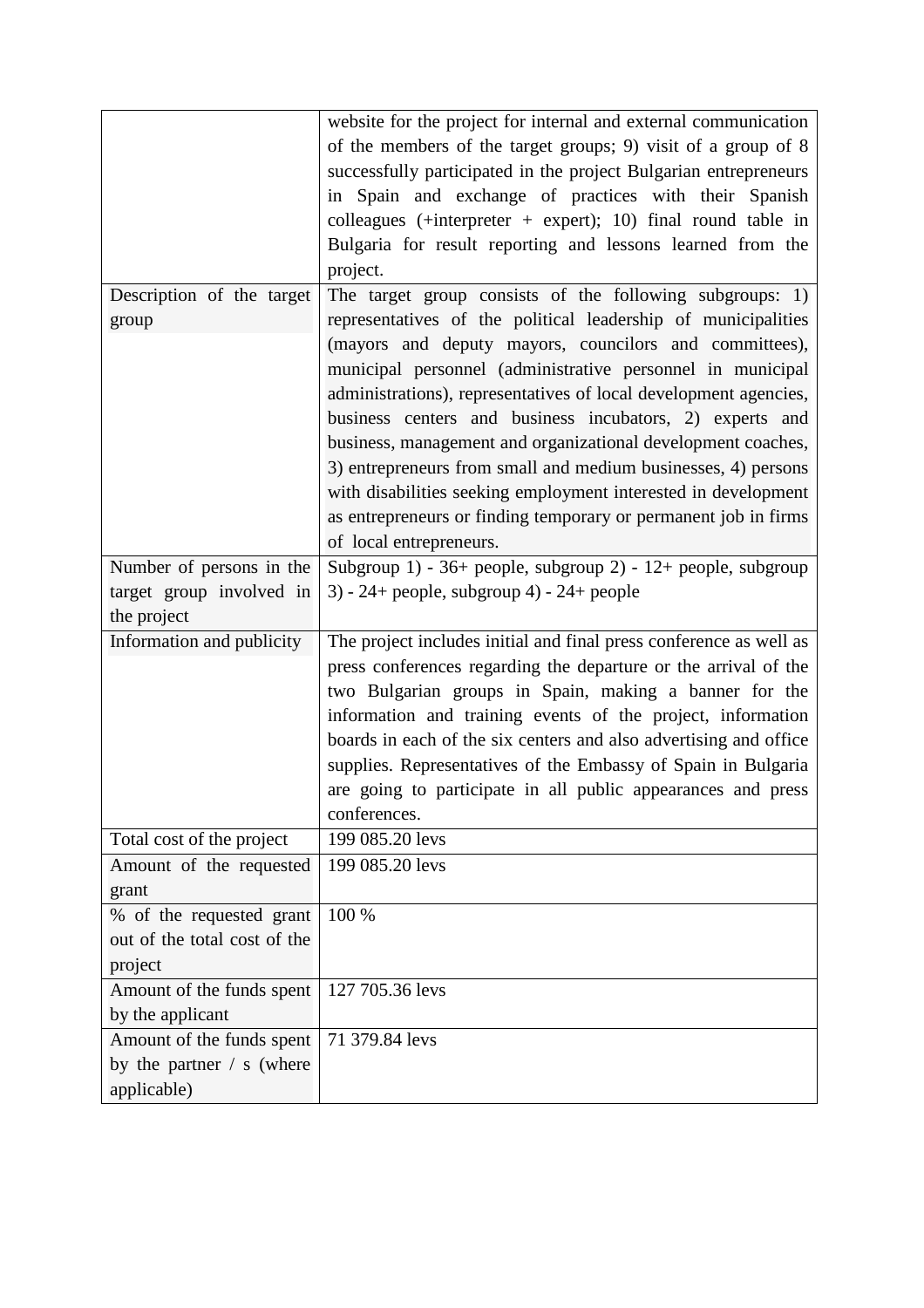- IV. Description of the project proposal
- 4. Relevance (maximum 3 pages)
- 4.1. Objectives of the project proposal

The project proposal aims to implement the Spanish experience in supporting small and medium entrepreneurs in Bulgaria, while stimulating the development of new services for small businesses, improving integration and coordination of labor market through more effective professional and social involvement of stakeholders and creating conditions and opportunities for job employment for the representatives of the disadvantaged social groups.

The specific objectives of the project are: to mobilize teams from six regions in Bulgaria that will create integrated services for local entrepreneurs and to become cores for stimulation of the economic initiative in places; to provide opportunities for small and medium entrepreneurs to receive information, training and consulting assistance for their business development and to build a network of support and mutual assistance among them; to improve employment conditions and opportunities for persons that are potential victims of employment discrimination.

The underlying idea of the project is to show in practice that it is possible to create a working partnership between local authorities and entrepreneurs which will improve the quality of life in local communities through investment in local human capital that will benefit both those who create employment and those who seek employment and social inclusion, and those who have the official responsibility for that to happen.

4.2. Relevance of the project proposal to the specific needs and issues in specific location of the project?

The main priority in the National Strategy for encouragement of Small and Medium Enterprises 2007-2013 is entrepreneurship education and encouragement of entrepreneurship skills. This project precisely aims in this priority. By transfer of leading Spanish experience in this field there will be created an incentive for Bulgarian entrepreneurs, representatives of local governmental and civil structures serving local business as well as for unemployed persons who rely on small and medium businesses to provide them with employment which is consistent with the mentioned priority.